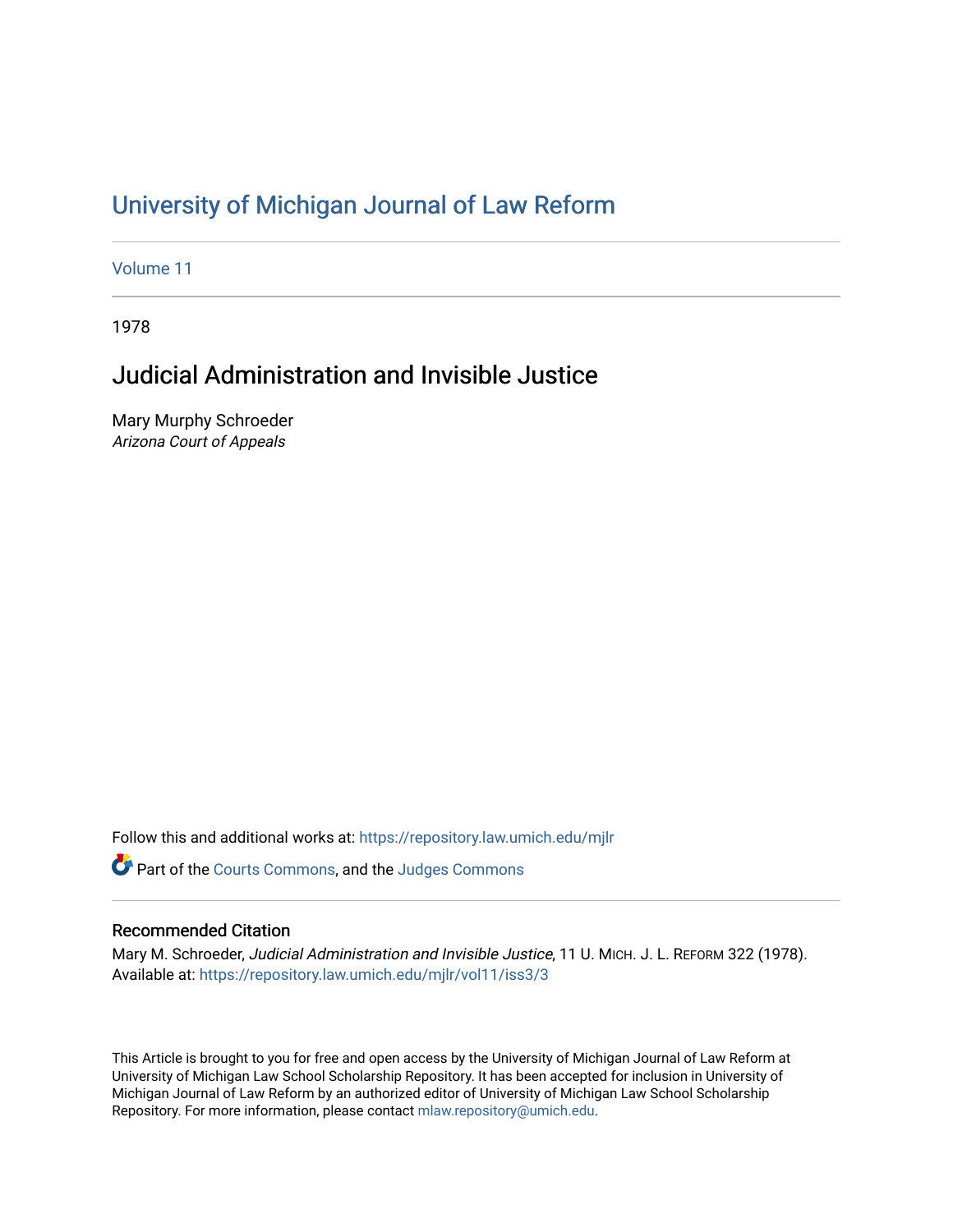## **JUDICIAL ADMINISTRATION AND INVISIBLE JUSTICE**

Mary Murphy Schroeder\*

The past decade has seen an ever-rising and advancing tide of appellate cases. The courts are meeting that tide with elaborate and formidable flood control systems.

In the midst of this furious activity, Professors Carrington, Meador, and Rosenberg have thoughtfully and creatively analyzed the new problems facing the courts and the devices which have been or could be used to meet them.' The main body of their work addresses specific procedural areas, such as use of centralized staff, enlarging courts, and the special needs of criminal appeals. The work in many ways complements the important contribution of the American Bar Association in its *Standards Relating to Appellate Courts.* <sup>2</sup>

However, in the opening chapter the authors of *Justice on Appeal* stand back to reflect upon the essential purposes of our appellate justice system and our means of achieving them. When the authors analyze the "functions and imperatives" of the system, they give particular attention to what they term the "individuality" of the appellate judge.

Carrington, Meador, and Rosenberg sound a warning deserving amplification: appellate courts must not become faceless institutions. Judges must be "identifiable" and must "take personal responsibility for the appellate court's decision."<sup>3</sup> Many recent court practices, aimed at efficiency in handling volume and protection of judges' time, undercut the identifiability and visibility of the judges themselves and jeopardize the imperative of individuality.

My theme here is the conflict between the visibility of the appellate judge and recent procedural changes designed to cope with the quantum leaps in the numbers and complexity of cases. I will develop that theme,

<sup>\*</sup>Judge, Arizona Court of Appeals. B.A., 1962, Swarthmore College; J.D., 1965, University of Chicago.

<sup>&</sup>lt;sup>1</sup> P. CARRINGTON, D. MEADOR & M. ROSENBERG, JUSTICE ON APPEAL (1976) [hereinafter cited as JUSTICE ON APPEAL]. 2 ABA COMM'N ON STANDARDS OF JUDICIAL ADMINISTRATION, STANDARDS RELATING

TO APPELLATE COURTS (1977), [hereinafter cited as ABA STANDARDS]. Another major, recent analysis of appellate judicial administration of appellate courts is R. LEFLAR, IN-TERNAL OPERATING PROCEDURES OF APPELLATE COURTS (1976). A special ABA Task Force on appellate procedure has developed a manual on the methodology of appellate reform expected to be published this fall. The Commission on Revision of the Federal Court System has some illuminating insights into the bar's perception of the need for openness and visibility in the courts. COMMISSION ON REVISION OF THE FEDERAL COURT APPELLATE SYSTEM, STRUCTURE AND INTERNAL PROCEDURES: RECOMMENDATIONS FOR CHANGE, A PRELIMINARY REPORT 144-68 (1975).

<sup>&</sup>lt;sup>3</sup> JUSTICE ON APPEAL, supra note 1, at 8-9.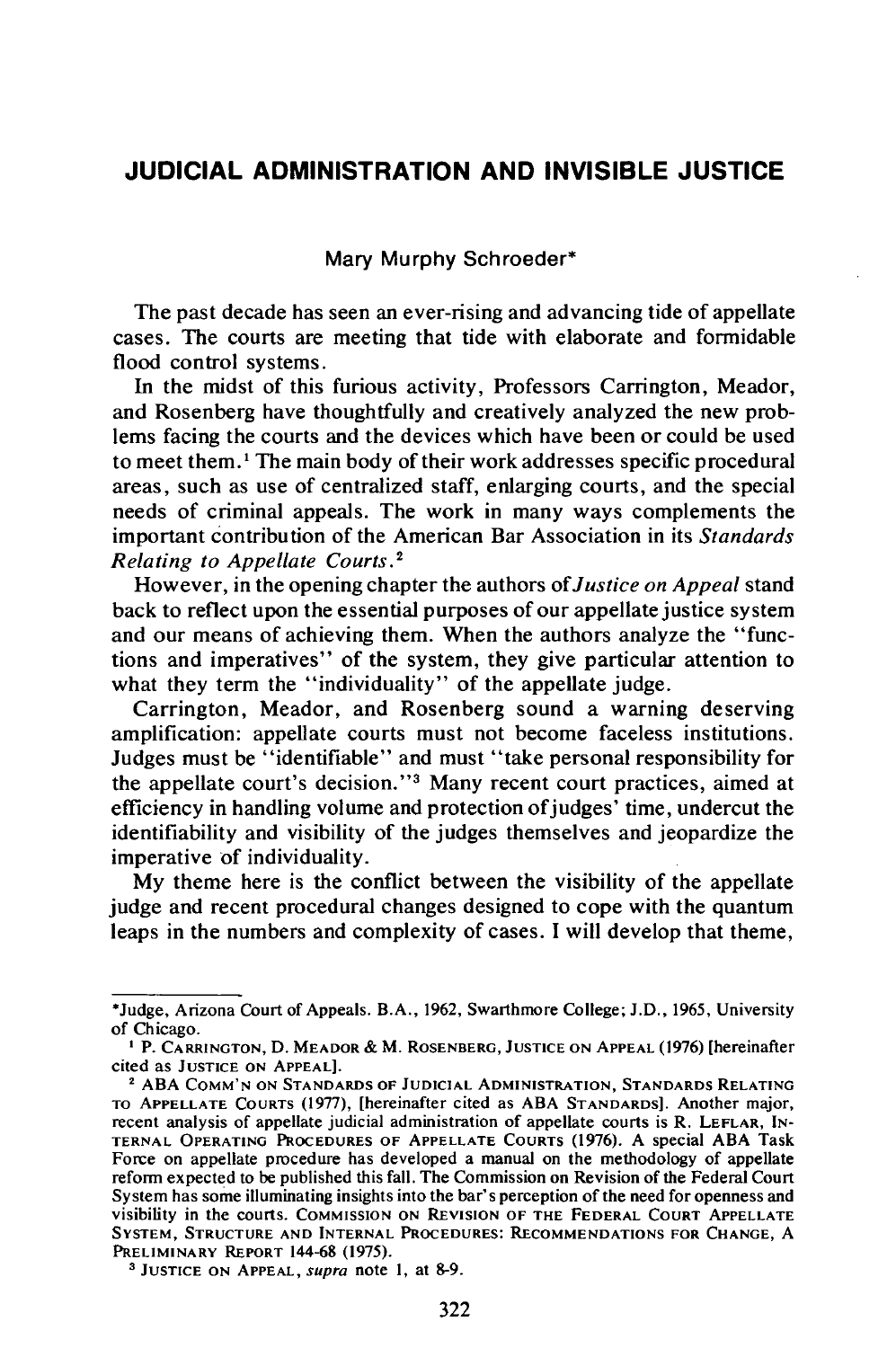first, by suggesting the ways that three of the major controls on the system, namely the selection, evaluation, and discipline of judges, depend upon the exercise of recognizable and individual judicial responsibility; second, by illustrating how this "imperative" can be undermined if devices intended to cope with increased volume are adopted without vigilance; and finally by pointing up some approaches to permit courts to adjust to the demands of volume while retaining visible individual responsibility for decisions.

### I. VISIBILITY OF JUDGES

I begin with the fundamental notion that the purpose of the judicial system is to make decisions, and that no matter how sophisticated the institutional apparatus, the decisions must be made by people.

Justice is an alloy of men and mechanisms in which, as Roscoe Pound remarked, "men count more than machinery." Assume the clearest rules, the most enlightened procedures, the most sophisticated court techniques; the key factor is still the judge. In the long run, "There is no guarantee of justice except the personality of the judge." The reason the judge makes or breaks the system of justice is that rules are not self-declaring or self-applying. Even in a government of laws, men make the decisions. <sup>4</sup>

If our system is necessarily dependent upon imperfect human beings, then there must also be certain institutional checks on the exercise of power to help insure that it is exercised with restraint, without arbitrariness, and in an impartial, informed, and honest way. To give obvious examples, we now almost universally require that appellate judges be trained in the law with long years of experience, that decisions be limited to the actual cases and controversies which litigants bring to the court, that appellate justice be administered not by one judge but by a panel of at least three, each of whom must take a position openly as part of a continuing chronicle of individual performance. Under traditional practice at least, fundamental institutional checks on performance of judges have been provided by what Karl Llewellyn described as ''those strange and beautiful institutions, the signed opinion and the recorded vote."<sup>5</sup>

The value of the visible judge is evident not only in the decisional process itself, but in related fields of judicial administration: the methods by which we select, evaluate, and discipline judges.

<sup>•</sup> Rosenberg, *The Qualities of Justices-Are They Strainab/e?,* 44 TEX. L. REV. 1063 (1966) (footnotes omitted).

<sup>•</sup> K. LLEWELLYN, THE COMMON LAW TRADITION: DECIDING APPEALS 35 (1960). Llewellyn develops a list of institutional factors which steady appellate decision making. Visibility is an attribute of many of his factors. *Id.* at 35-61.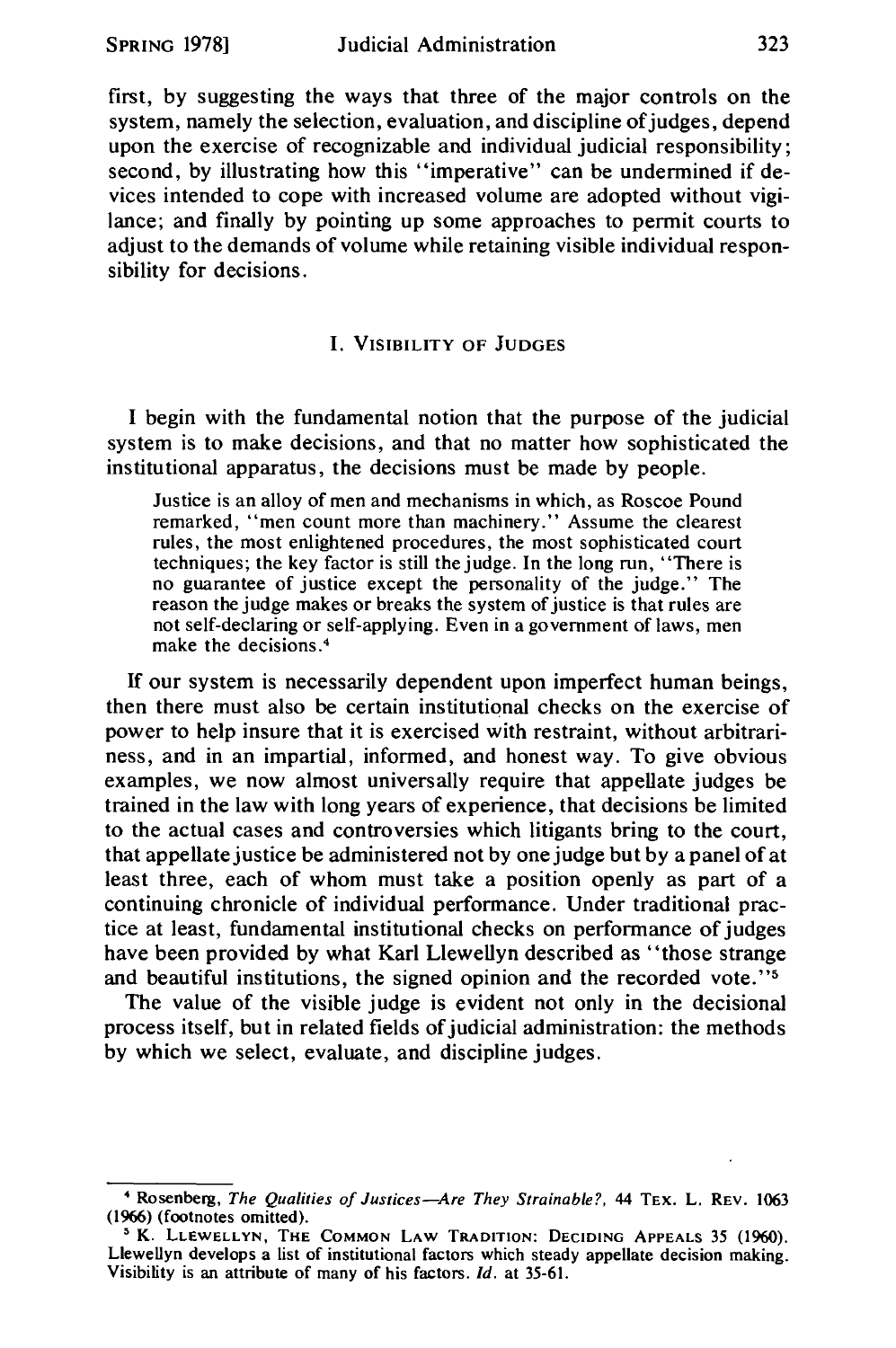#### *A. Judicial Selection*

Concern in this area is mounting. The principal controversy in recent years has been whether state judges should be selected by the electorate among competing individuals for the job or whether judges should be appointed through a process known as "merit selection" which guarantees security of tenure approximating the federal mode. A key argument in favor of direct, contested elections assumes that it is of value for judges themselves to face popular judgment and to have their records exposed to public scrutiny. A strong argument against contested elections is the importance of freeing judges from public pressures and giving them security to increase their freedom to exercise independent and impartial judgment.<sup>6</sup> The concern with selection has spilled over into the federal sphere where a system of screening applicants by merit selection commissions has recently been instituted.<sup>7</sup>

The measure of any method of judicial selection depends upon the judges themselves and upon an identifiable record of performance. A faceless judiciary cannot conceivably be assessed by any sort of popular election, whether contested or "on the record" under merit selection. A system in which judges are appointed with maximum security of tenure and then retreat from public view is disquieting. Without visibility of judges, we can never know how well the selection processes are working: any discussion about which system produces better judges becomes vacuous speculation.

### *B. Evaluation of Judges*

As an increasing number of states have done away with contested judicial elections, there has been a developing interest in methods to evaluate judicial performance in some objective manner. This is because most merit selection plans call for judges to stand against their own records at periodic intervals.

The loss to the system, whether real or imagined, resulting from the abolition of contested elections has given rise to bar polls. These polls are attempts by a presumably informed group to assess individual judges'

<sup>6</sup> For a general discussion of the historic background of this controversy, see Winters, *Selection of Judges-An Historical Introduction,* 44 TEX. L. REV. 1081 (1966). *See also*  Burnett, Observations on the Direct-Election Method of Judicial Selection, 44 TEX. L. REV. 1098 (1966); Schroeder & Hall, *Twenty-five Years' Experience with Merit Judicial Selection in Missouri,* 44 TEX. L. REv. 1088 (1966). For a collection of articles on the subject, see G.

<sup>&</sup>lt;sup>7</sup> By Executive Order, President Carter recently created nominating commissions for vacancies occurring in the Courts of Appeals. Exec. Order No. 11,972, 42 Fed. Reg. *%59*  (1977). The system is discussed in 63 A.B.A.J. 909 (1977).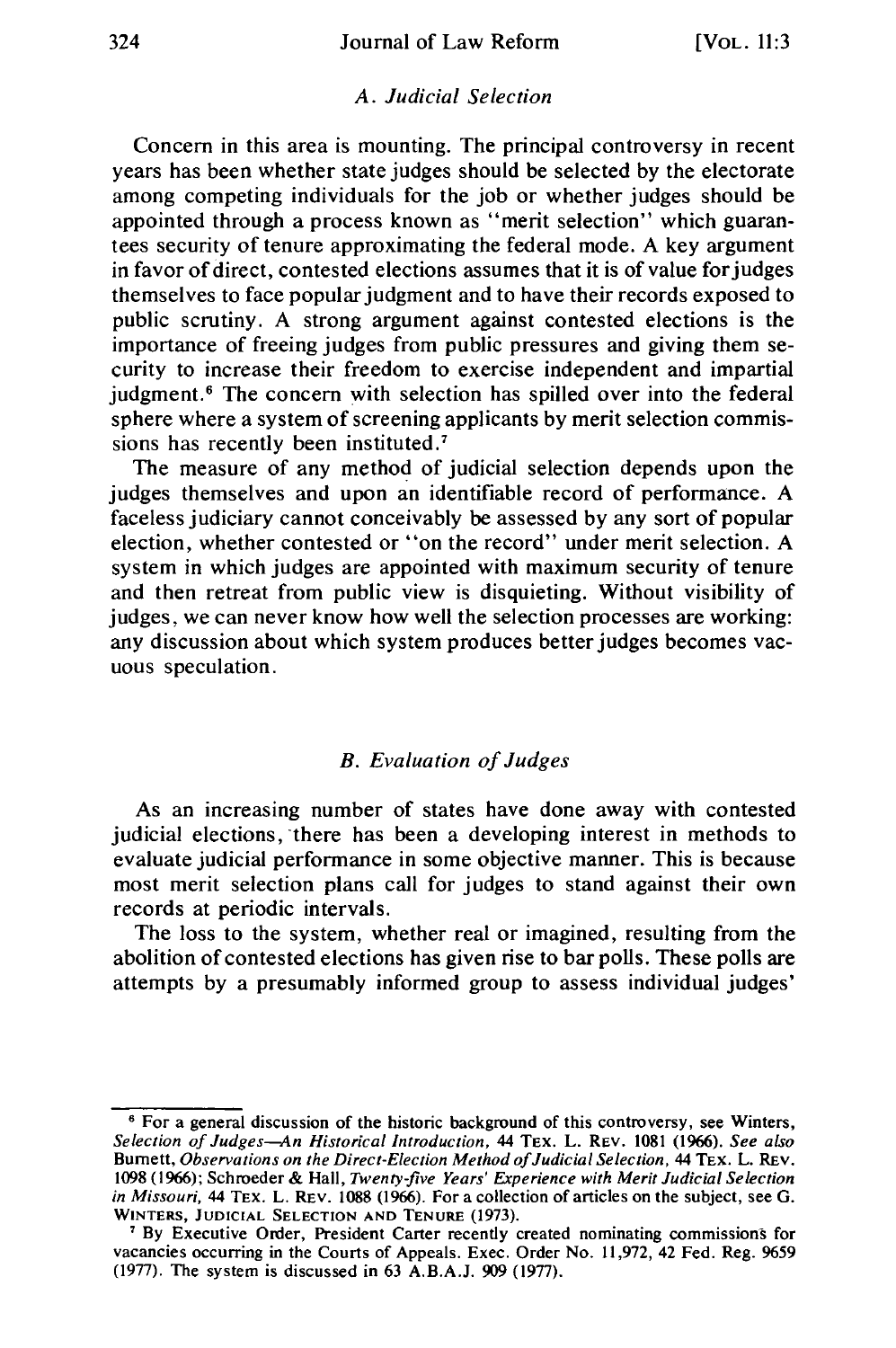performance on the bench. 8 While we have always had some informal and amorphous methods of evaluating appellate judges, principally by law review commentary on appellate court opinions and by the general acknowledgment of judicial reputation in the legal community, these formal polls of lawyers to rate judges' performance are recent developments in most jurisdictions.<sup>9</sup> My concern here is not with whether polls are good or bad, with what distribution they should have, or with the problems of framing criteria.<sup>10</sup> Regardless of their virtues or faults, they represent a conspicuous response to the felt need to rate the performance of judges.<sup>11</sup>

Yet fewer jurisdictions have attempted to evaluate appellate judges than trial judges.<sup>12</sup> While there are, no doubt, a variety of reasons for this, they must include the fact that appellate judges are already far less visible and more isolated than trial court judges, making rating more difficult. In Arizona, the committee devising the poll wished responses only from lawyers who practiced before the judges being rated. However, because of the small number of lawyers who actually appear before appellate judges in a given year, the committee decided that the respondents could evaluate appellate judges if the lawyer was familiar with the opinions of the judge.<sup>13</sup>

The only measures which the bar can apply to the evaluation of appellate judges are, like the measures applied to trial courts, dependent upon the identifiability of the judge. The bar must be able to observe the judge and must be able to assume that judges are'taking personal responsibility for the decisions of the court. In order to determine whether a judge has an impartial attitude, the polls inevitably must look to the visible performance of the judge during oral argument and the manner in which written

Where elections for judicial office are held, preferential polls among the members of the bar may be appropriate where their opinion is informed by regular involvement in court proceedings.

ABA COMM'N ON STANDARDS OF JUDICIAL ADMINISTRATION, STANDARDS RELATING TO<br>COURT`ADMINISTRATION, § 1.21, at 49-50 (1974).

<sup>9</sup> D. MADDI, JUDICIAL PERFORMANCE POLLS 3 (1977).

<sup>10</sup> For some analysis of these problems, see *id.; see also* PHILLIP, How BAR Associa-TIONS EVALUATE SITTING JUDGES (1976); Jenkins, *Retention Elections: Who Wins When* 

<sup>11</sup> A recent study of bar polls concludes they may have little effect on public opinion in elections; judges condemned by lawyers in bar polls still are· retained by the electorate. Jenkins, *supra* note 10. Independent of the impact that such polls have on the voters, they may have considerable influence on the judges themselves and on those responsible for appointing future judges.

 $\frac{12}{12}$  A recent study for the American Bar Foundation of bar polls in 14 jurisdictions revealed that only three attempted to evaluate appellate judges. The jurisdictions were Arizona, Dallas, and Florida. D. MADDI, *supra* note 10.

\_ 13 Slavin, *Judicial Evaluation in Arizona,* 12 ARIZ. B. J. 41, 42 (August 1976). *See also*  Cameron, *Merit Selection in Arizona-The First Two Years,* 1976 Ariz. St. L. J. 425.

<sup>8</sup> It is widely recognized that the bar should have some role in evaluating judicial performance.

Whatever method of judicial selection is used, the legal profession should undertake an advisory and educational role in the selection process. Acting through professional associations at the local and state levels, the bar should ascertain professional opinion concerning the qualifications of those who may be considered for judicial office and should seek to make its judgment known and influential.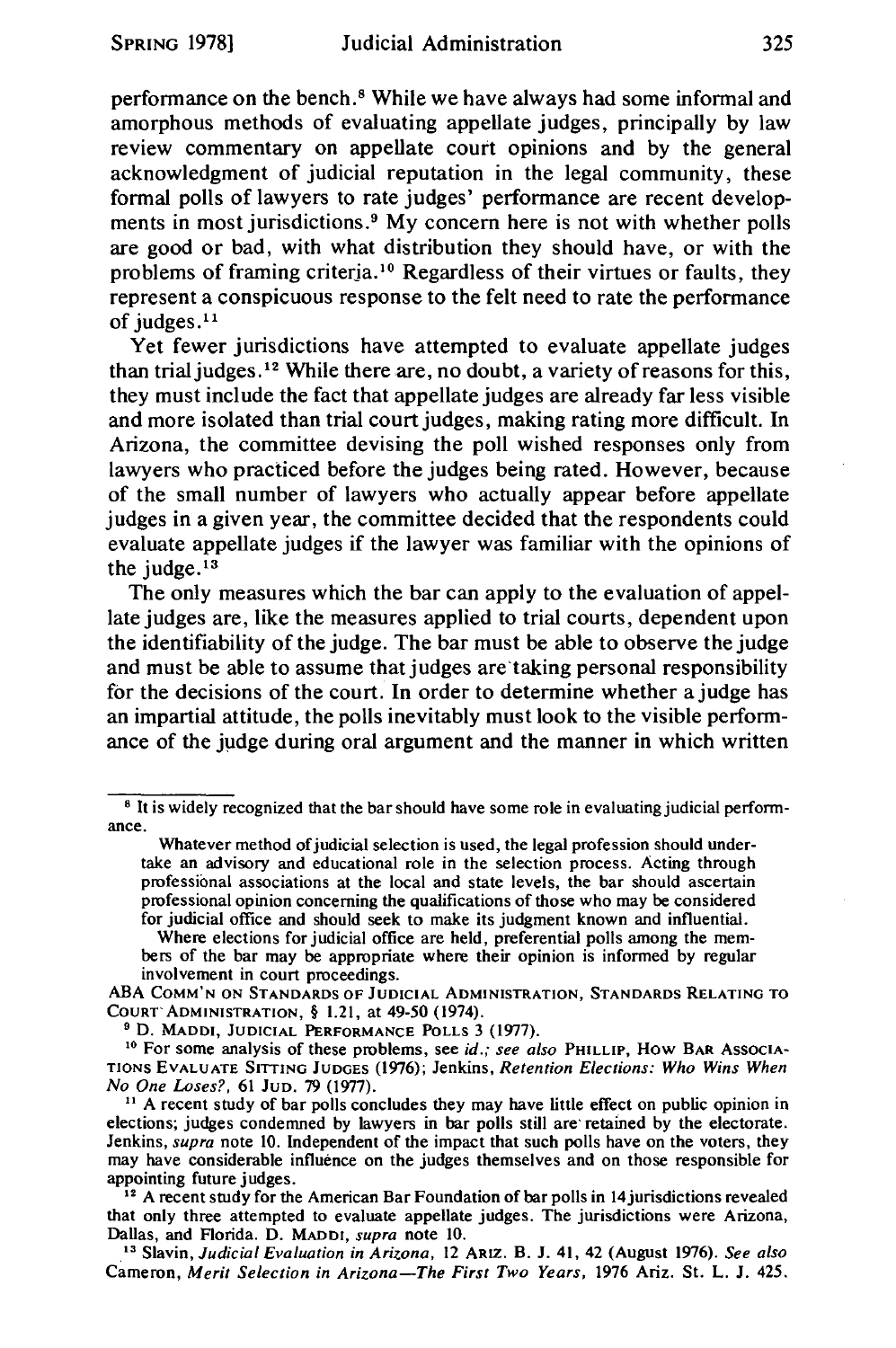decisions are set forth. To determine whether the judge is diligently performing his duties, the bar can see whether the judge appears with punctuality and attentiveness at oral argument but can do little more than guess whether the judge is taking responsibility for a fair share of decisions. The appellate judge's knowledge of the law and grasp of the contentions of the parties is knowable only by examination of the judge's written decisions and the nature of the questions asked during oral argument.

#### C. *Judicial Discipline*

Related to the problems of evaluating judicial performance are the problems of disciplining or removing judges, who perform badly, or who through disabilities are not performing at all. This, too, is an area oflively current interest.

The states have developed a variety of methods of judicial discipline.<sup>14</sup> Development of standards for judicial discipline and disability is under way.<sup>15</sup> There are currently a number of proposals in Congress to create systems other than the present constitutional impeachment process for discipline and removal of federal judges.<sup>16</sup> One such proposal, S. 1423, the Judicial Tenure Act,<sup>17</sup> would create a special court of federal judges to handle disciplinary problems. The bill gives illustrations of bad behavior which include "wilful misconduct in office, wilful and persistent failure to perform duties of the office, habitual intemperance...."<sup>18</sup>

These developments reflect recognition that some methods of discipline are needed. It is not enough to try to select good judges in the first place. The main function of discipline and removal-retirement procedures is ''to deal with those causes for terminating a judge's ser\_vice that develop or become manifest only after he has taken office and which could not have been detected, or at least were not, at initial selection, *i.e.,* misconduct and disability."<sup>19</sup>

As with judicial selection and evaluation, judicial discipline requires knowledge of the performance of the individual judge. It is in the area of judicial discipline that the need for indentifiability of the judge and his record of performance is most dramatically evident. We have no way to discipline an entire court. No matter what system of discipline is adopted, and regardless of the difficulties in defining misconduct and disability and in determining appropriate sanctions, there is a fundamental problem of

<sup>&</sup>lt;sup>14</sup> AMERICAN JUDICATURE SOCIETY, JUDICIAL DISABILITY AND REMOVAL COMMISSIONS, COURTS AND PROCEDURES (G. Winters & R. Lowe ed. 1973).

<sup>&</sup>lt;sup>15</sup> JOINT COMM. ON PROFESSIONAL DISCIPLINE OF THE APPELLATE JUDGES CONFERENCE AND THE STANDING COMM. ON PROFESSIONAL DISCIPLINE OF THE AMERICAN BAR Assoc1- ATION, PROPOSED STANDARDS RELATING TO JUDICIAL DISCIPLINE AND DISABILITY (Pre-

liminary Draft August 1977).<br><sup>16</sup> These proposals are discussed in Woytash, *Who Should Judge the Federal Judges?*, 63<br>A.B.A.J. 1057 (1977).

<sup>&</sup>lt;sup>17</sup> S. 1423, 95th Cong., 1st Sess. § 379 (1977).

<sup>18</sup>*Id.* § 382(b).

<sup>19</sup> W. BRAITHWAITE, WHO JUDGES THE JUDGES? II (1971).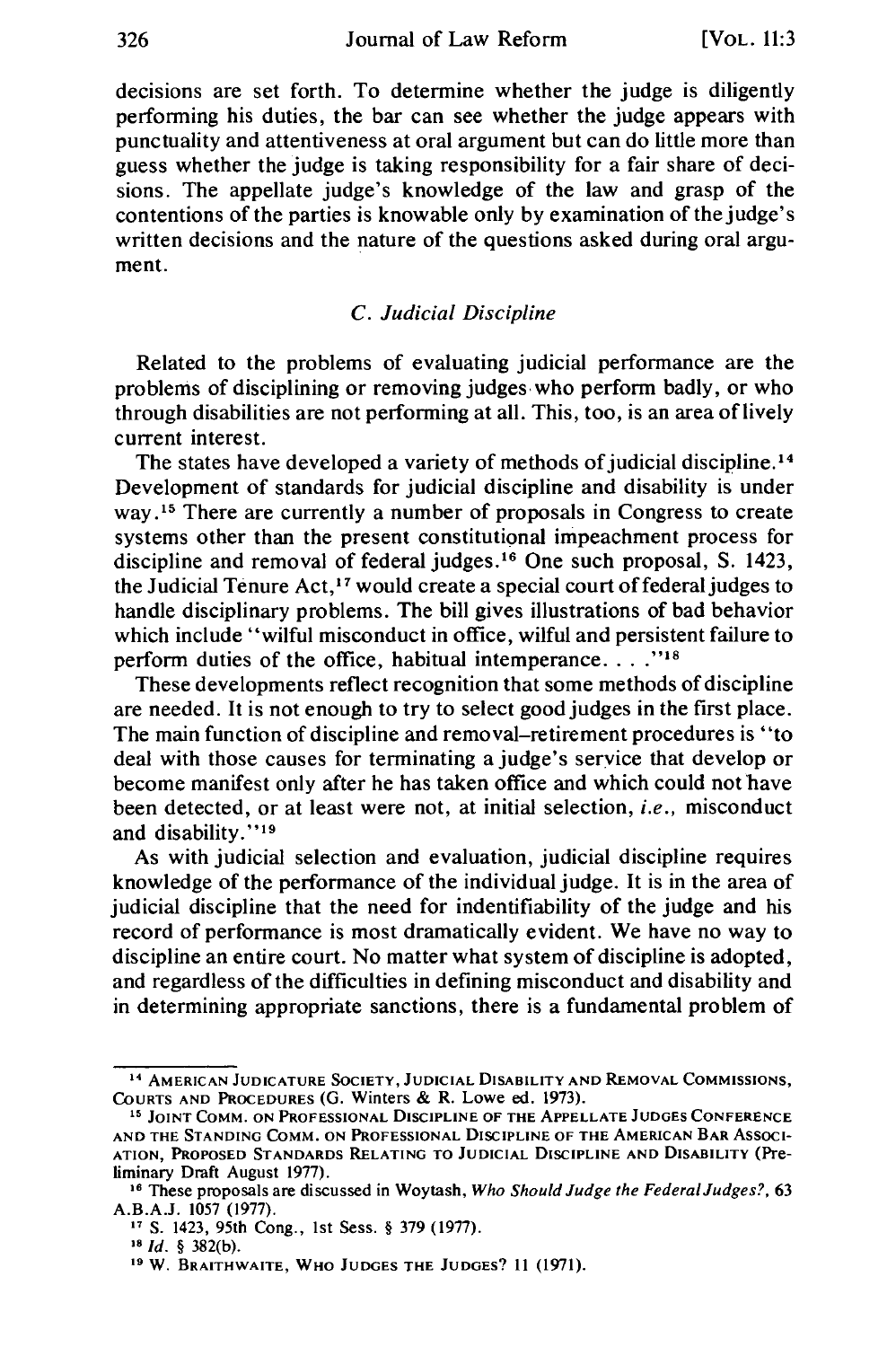determining when misconduct or inability to perform exists. As the appellate judge and his individual work product recede from the view of the public, the bar, and the other judges themselves, discovery of misconduct or disability becomes increasingly difficult.

This can be demonstrated by examining the commonly accepted grounds for discipline or removal. 20 One widely recognized concern is the judge who, because of physical or mental disability, is unable to perform effectively. A related problem is excessive use of alcohol. We are all familiar with examples of judges who develop these infirmities. These disabilities are manifest to those with whom the judge has contact. When appellate courts adopt procedures which tend to limit the judges' contacts with the bar, the public, and even with each other, the disabilities become less and less observable. The same is true with respect to poor judicial demeanor on the bench which may signal deeper deficiencies in fairness and impartiality.

A judge who refuses to perform duties, whether because of laziness or too many competing outside interests, should be disciplined. But with increased isolation and availabilty of auxiliary staff personnel, this problem too becomes less and less identifiable. The impairment of the system remains, but the ability to identify the source of the problem diminishes.

The existence of disciplinary mechanisms and standards of judicial performance are checks on judges' behavior militating toward more diligent and responsible performance. The system lets judges know that someone is watching. No matter how we refine our standards and methods of discipline, there must be something capable of being watched. Again, in the language of *Justice on Appeal,* individuality is an imperative.

#### II. DIMINUTION OF JUDICIAL VISIBILITY

Traditional appellate court procedures gave some assurance that this imperative was being met. But the traditional procedures are yielding to the demands of volume, and inevitably, some of these assurances are also giving way. Four specific trends in recent appellate court operating procedures serve to illustrate this actual and potential diminution of judicial visibility. They are reduction in oral argument; use of central staff; changes in the form of opinions; and reduction in conferences among judges themselves. For purposes of identifying their effect on visibility, the pros and cons need not be considered; brief identification will do.

### *A. Reduction of Oral Argument*

Oral argument has been a major casualty of the response to volume. An argument of one-half hour per side is now considered lengthy. Many

<sup>2</sup>° For a concise and useful analysis of these grounds, see *Frankel,Judicial Discipline and Removal,* 44 TEX. L. REv. 1117 (1966).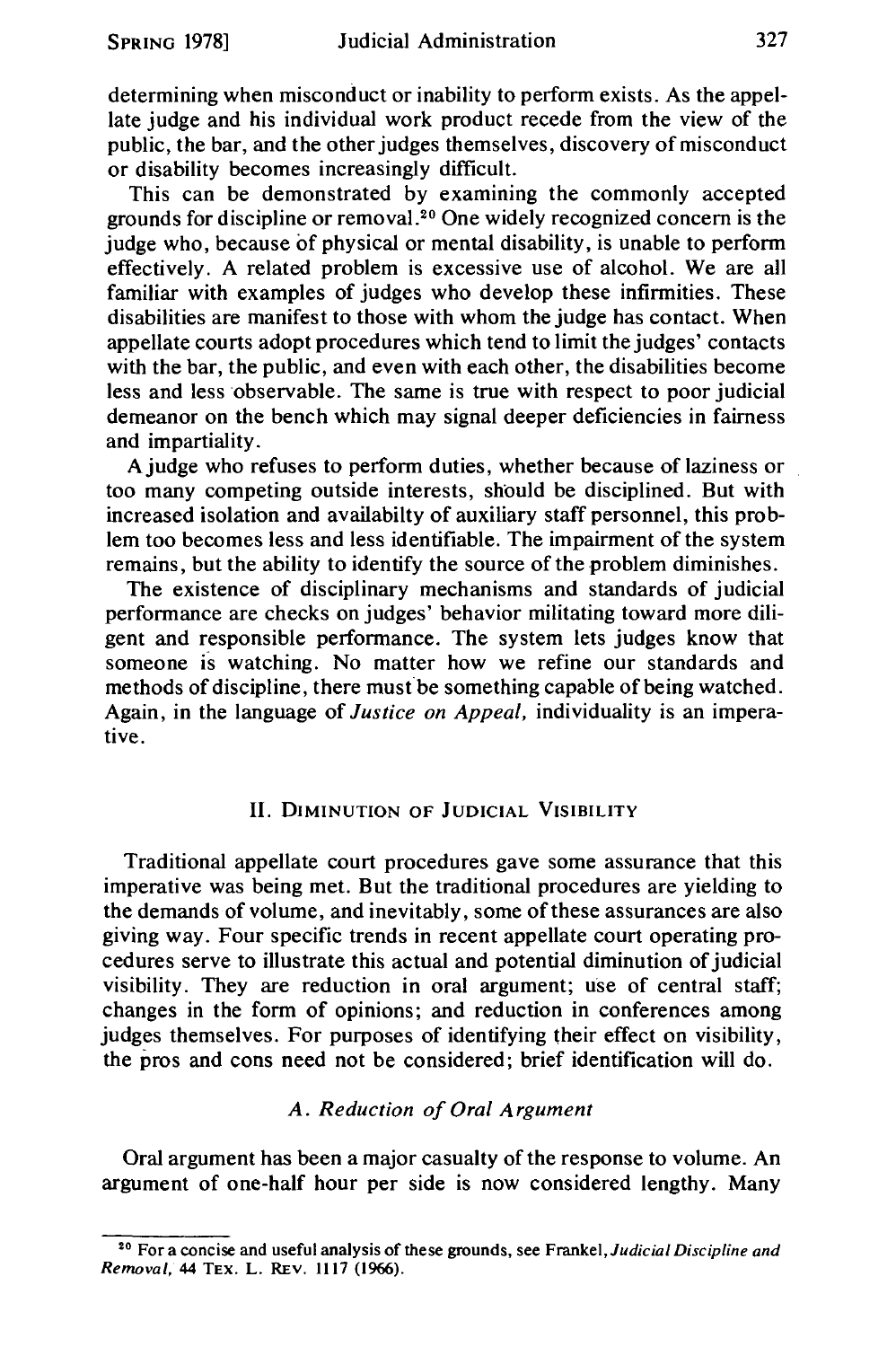courts are eliminating it in large numbers of cases.<sup>21</sup> Yet oral argument is almost the only time in which appellate judges appear publicly in the official performance of their duties. Fairness, demeanor, knowledge of the law, familiarity with the specific problems of individual litigants, and compassion are all observaole in oral argument and are otherwise obscured from view in the appellate system.

For the litigant, oral argument provides the only visible assurance that a judge is paying attention. For the bar, it provides an opportunity for personal contact and persuasion. For the judge, it is the only opportunity to ask questions and to hear the answers of those presumably most familiar with and interested in the case, the counsel involved. "[W]ithout [oral argument], the judge is isolated from all but a limited group of subordinates." $2<sup>2</sup>$  It is the only occasion when the judges responsible for a decision "address themselves together and in public view."<sup>23</sup>

Personal contact between judges and lawyers is important. In the absence of oral argument, the process of deciding appeals becomes a never-ending progression of pieces of paper, judges become faceless to the interested bar, and, just as significantly perhaps, large elements of that bar become faceless to the judges.

Such anonymity contributes to the bureaucratization not only of the courts but of law offices as well. In large jurisdictions, small armies of lawyers may be involved in criminal appellate litigation, for both the prosecution and the criminal defendants, with only the rarest opportunity to appear publicly on the record on briefs for which they are responsible. The moment of oral argument, subject to questions, gives the lawyer the opportunity to stand up and be counted.

The value of oral argument as an institution is widely recognized.<sup>24</sup> But practical problems exist. Unlimited oral argument for every case is impossible in many appellate courts. No matter how well prepared the bench and the bar, there will inevitably be cases in which oral argument is not profitable, *e.g.,* where the legal issue has recently been decided in another case, where there has been patent and glaring error below, or where the appeal is taken to satisfy the obligation of counsel to an indigent

<sup>&</sup>lt;sup>21</sup> JUSTICE ON APPEAL, supra note 1, at 16-17; HAWORTH, SCREENING AND SUMMARY PROCEDURES IN THE UNITED STATES COURTS OF APPEAL 257, 265 (1973).<br><sup>22</sup> JUSTICE ON APPEAL, *supra* note 1, at 17.<br><sup>23 Id</sup>.

<sup>24</sup>*Id.* at 17-18; ABA STANDARDS, supra note 2, § 3.35 at 56-57. The American Bar Association has publicly opposed the drastic curtailment or total elimination of oral argument which has occurred in certain United States Courts of Appeals. ABA Resolution (August 1974). Professors Carrington, Meador, and Rosenberg, as well as the ABA Commission on Standards Relating to Appellate Courts, have recognized, however, that in some cases it is not useful. JUSTICE ON APPEAL, supra note 1, at 21 (appellate court should invite waiver of oral argument when case for appellant is hopeless or unanswerable or when parties' briefs are complete and sufficient). ABA STANDARDS, supra note 2, § 3.35 at 56-57 (court may deny oral argument when it appears from summary review of the briefs and record of the case that court's deliberation would not be significantly aided by oral argument; parties can submit statement of reasons why argument should be allowed).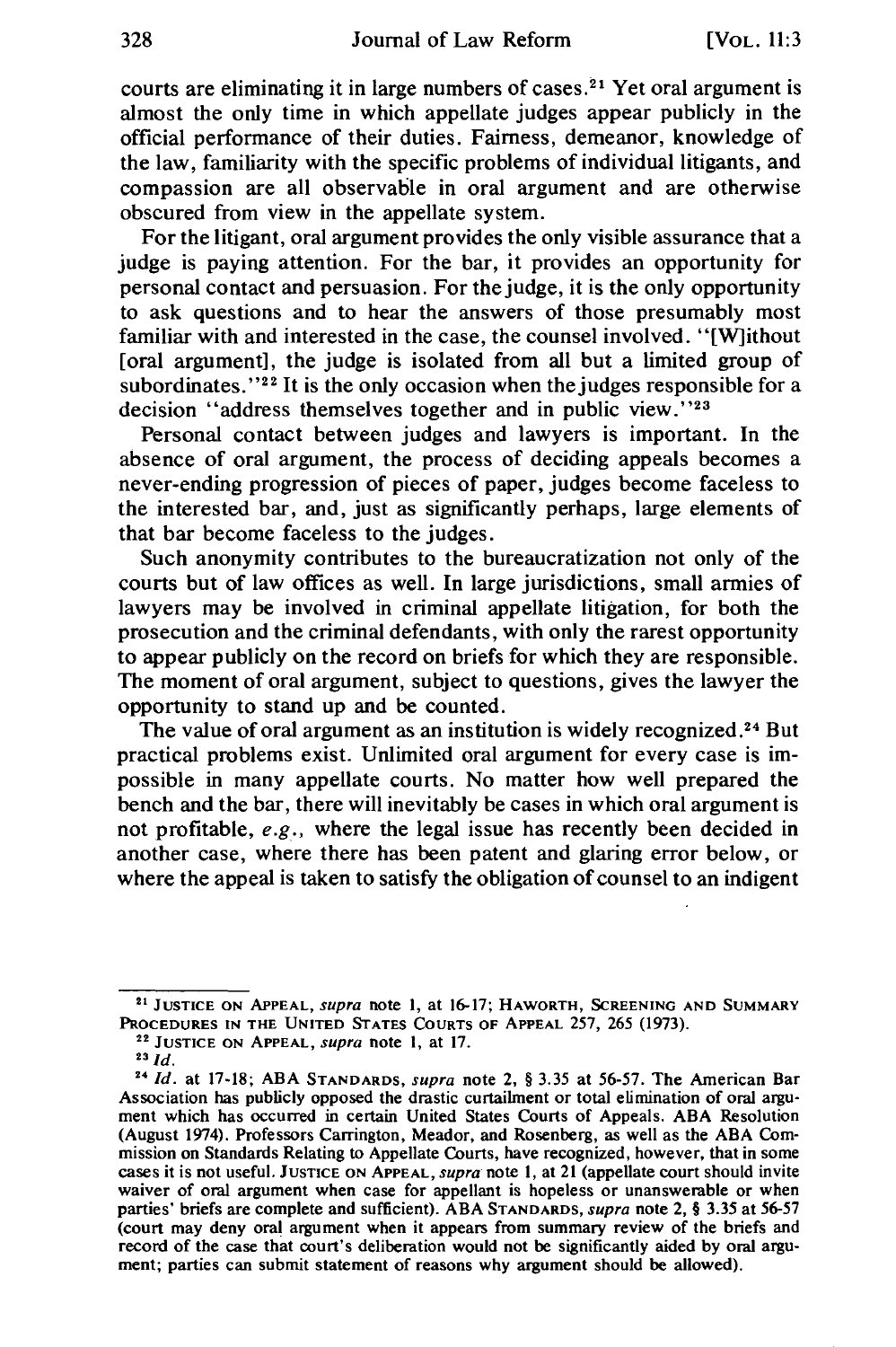defendant and is acknowledged as hopeless.<sup>25</sup> We must also recognize that some courts take in a wide geographic jurisdiction where both counsel and judges are scattered. In such jurisdictions, the costs of oral argument in terms of both time and money in many cases outweigh its value.

Assuming that our most congested appellate courts cannot have oral argument in all cases, or at least in all cases in which there is anything to argue about, then serious thought must be given to the selection of cases to be argued. Which cases benefit most from oral argument and which do not? The tendency has been to retreat from oral argument in matters which do not involve complex issues. More routine cases involving simple but recurrent problems should also be heard.

The dissatisfactions with traditional oral argument in today's pressured world are real. Complaints of unpreparedness come from both sides of the bench. Some useful suggestions have been made to improve that situation. For example, the *ABA Standards* recommend that the judges confer prior to argument and inform counsel of particular areas of concern to the court.26 We should also consider adjusting the traditional format of oral argument to enhance interchange between the court and counsel, and perhaps between counsel themselves. We should not be slaves to the format of opening, answer, and rebuttal.<sup>27</sup>

## *B. Use of Central Legal Staff*

Appellate judges have traditionally had the services of individual law clerks, generally very recent graduates, serving for a limited period of time and responsible solely to the individual judge. In recent years, many appellate courts have employed a central staff of lawyers who serve in a capacity unlike the individual judge's law clerk. The central staff is responsible to the court as a whole rather than to a specific judge and is intended to serve in a more permanent and independent capacity. Staff utilization has received much attention. It has been a particular interest of Professor Meador. 28

While central staff attorneys can function as valuable auxiliaries to the court, there is as yet no universal wisdom on what functions they can best perform. <sup>29</sup>*Justice on Appeal,* for example, recommends that staff screen

<sup>2</sup> • On the last point, *see* Anders v. California, 386 U.S. 738 (1967). *See* note 24 *supra.* 28 ABA STANDARDS, *supra* note 2, § 3.34 at 54-55. For a discussion of the ways in which

an appellate court can direct the conduct of oral argument, see Conford, *Management of the* 

<sup>&</sup>lt;sup>27</sup> This and other suggestions for experimentation are offered in Leventhal, *Appellate Procedures: Design, Patchwork, and Managed Flexibility,* 23 U.C.L.A. L. REV. 432, 445-47

<sup>&</sup>lt;sup>28</sup> D. MEADOR, APPELLATE COURTS-STAFF AND PROCESS IN THE CRISIS OF CHANGE (1974). Professor Meador also compares the duties and functions of a law clerk with those of a staff attomey.  $Id.$  at 112-20.

<sup>&</sup>lt;sup>29</sup> Appropriate utilization of staff may vary from court to court. A discussion of large staff functioning in a congested intermediate appellate court is contained in Lesinski & Stockmeyer, Jr., *Prehearing Research and Screening in the Michigan Court of Appeals: One Court's Method for Increasing Judicial Productivity,* 26 VAND. L. REV. 1211 (1973).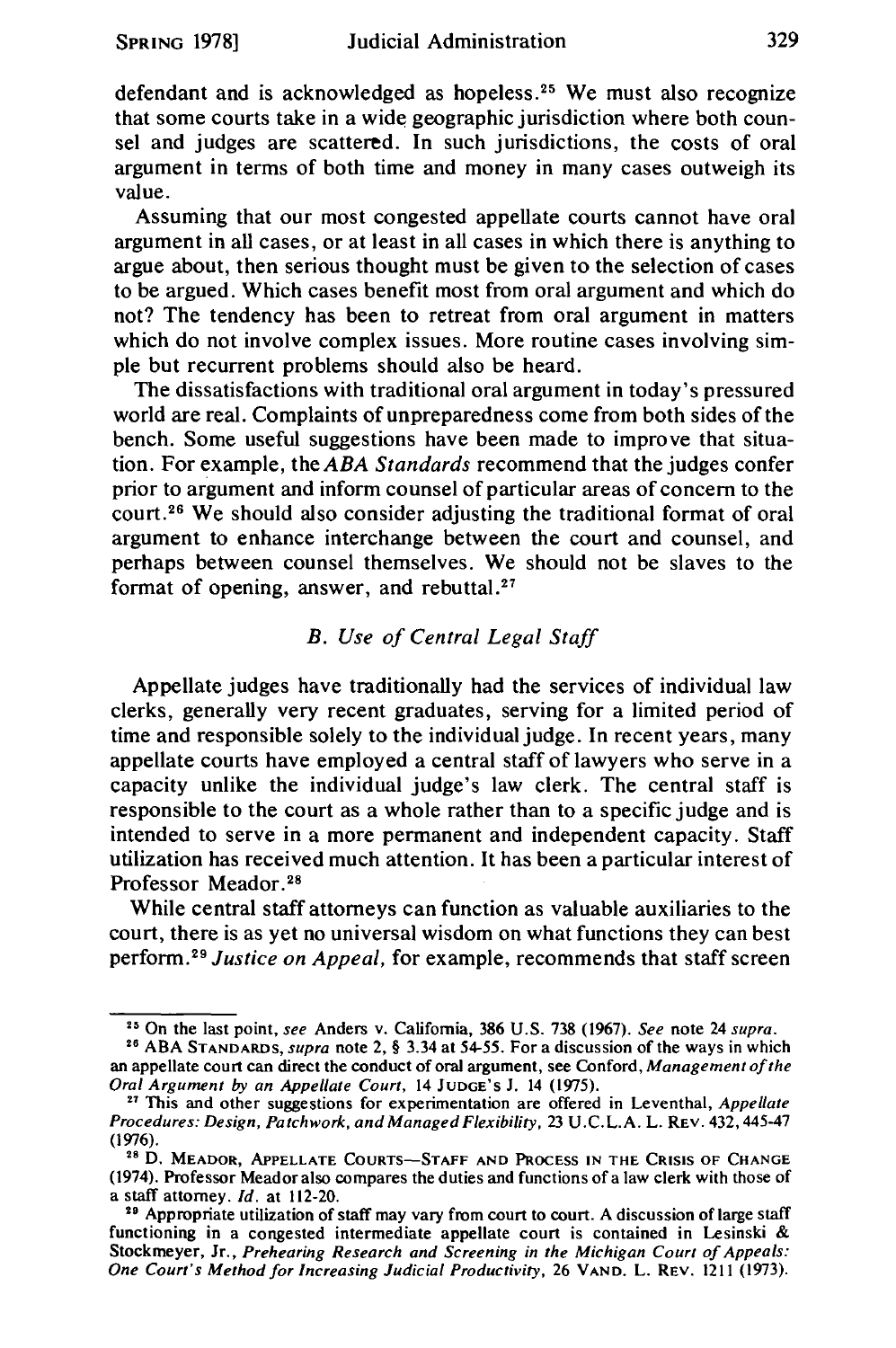cases to select those which can be easily disposed of on issues of little or no precedential significance, and that staff then prepare memoranda containing a proposed disposition of the cases. 30 The *ABA Standards* emphasize the subordinate position of staff and warns against relying on staff in the decisional process. <sup>31</sup>

There is, however, general agreement that the use of staff creates a risk of overdelegation of decisional responsibility to the detriment of the administration of justice. Judges should not be rubber stamps for staff decisions.<sup>32</sup> Institutional controls on judges which depend so much upon individual responsibility and public accountability and visibility do not exist for staff. Staff attorneys are not selected either by a popular election or by appointment of another branch of government; they are appointed by the court and generally serve at its pleasure. Staff attorneys are wholly unknown .outside the court and generally take no action which is ever a matter of public record.

Discussion of staff function in a state court of last resort is found in Cameron, *The Central Staff: A New Solution to an Old Problem,* 23 U.C.L.A. L. REV. 465 (1976). The National Center for State Courts had done studies of court operations in several jurisdictions with particular emphasis on appropriate use of staff. The studies include NATIONAL CENTER FOR STATE CoURTS, THE CALIFORNIA COURTS OF APPEAL (Pub. No. R0013 1974); NATIONAL CENTER FOR STATE COURTS, REPORT ON THE APPELLATE PROCESS IN ALABAMA (Summary) (Pub. No. R0006a 1973); NATIONAL CENTER FOR STATE COURTS, WISCONSIN APPELLATE

<sup>30</sup> JUSTICE ON APPEAL, *supra* note 1, 48-55, 227-28.<br><sup>31</sup> ABA STANDARDS, *supra* note 2, § 3.62 at 96-99.<br><sup>32</sup> *Id.; see* JUSTICE ON APPEAL, *supra* note 1, at 46-48. One commentator has stated that, while a judge may delegate summary and memorandum draft opinions having no lawmaking effect to a staff attorney or to a law clerk, a judge should never delegate "the two inherent functions of the appellate decisional process: (1) assuring justice  $\ldots$  and (2) keeping the law in order." R. LEFLAR, *supra* note 2, at 93-94.

Dean Erwin Griswold, in an address at the Fifth Circuit Judicial Conference in May 1977, expressed the bar's concern about judicial delegation of decisional responsibility in vivid and personal terms:

When I was Solicitor General, it was one of my responsibilities to review every decision which the government lost in any court-except where double jeopardy prevented further action. I well remember a case from this Circuit where an opinion was written by a law clerk, with findings of fact, and designated as written by a law clerk, with his name. To this was attached a statement to the effect that "The foregoing findings and opinion are adopted as the findings and opinion of the court. A.B.C., U.S.D.J." I must say that startled me. I know the young men and women just out of law school. I have high regard for them. They are able and industrious. But they are inexperienced—in the law and in life. And they have not been through the mill. They have not been appointed by the President after confirmation by the Senate. It is not enough to say that the Judge approved what the law clerk had done. Any lawyer knows that the man who does the actual drafting can have great influence on the effect of what is drafted.

Let me give credit to that U.S. District Judge. At least he was candid, and made explicit what he was doing, so it could be criticized. It makes me wonder though how often the same thing happens without disclosing what has actually happened. If the fact is that many fundamental judicial decisions are in fact being made by beginners in the law-though with judicial oversight and blessings-it may well be that the quality of our justice has been impaired.

Report of the Task Force on Appellate Procedure to ABA President Justin Stanley 16-17 (June 1977).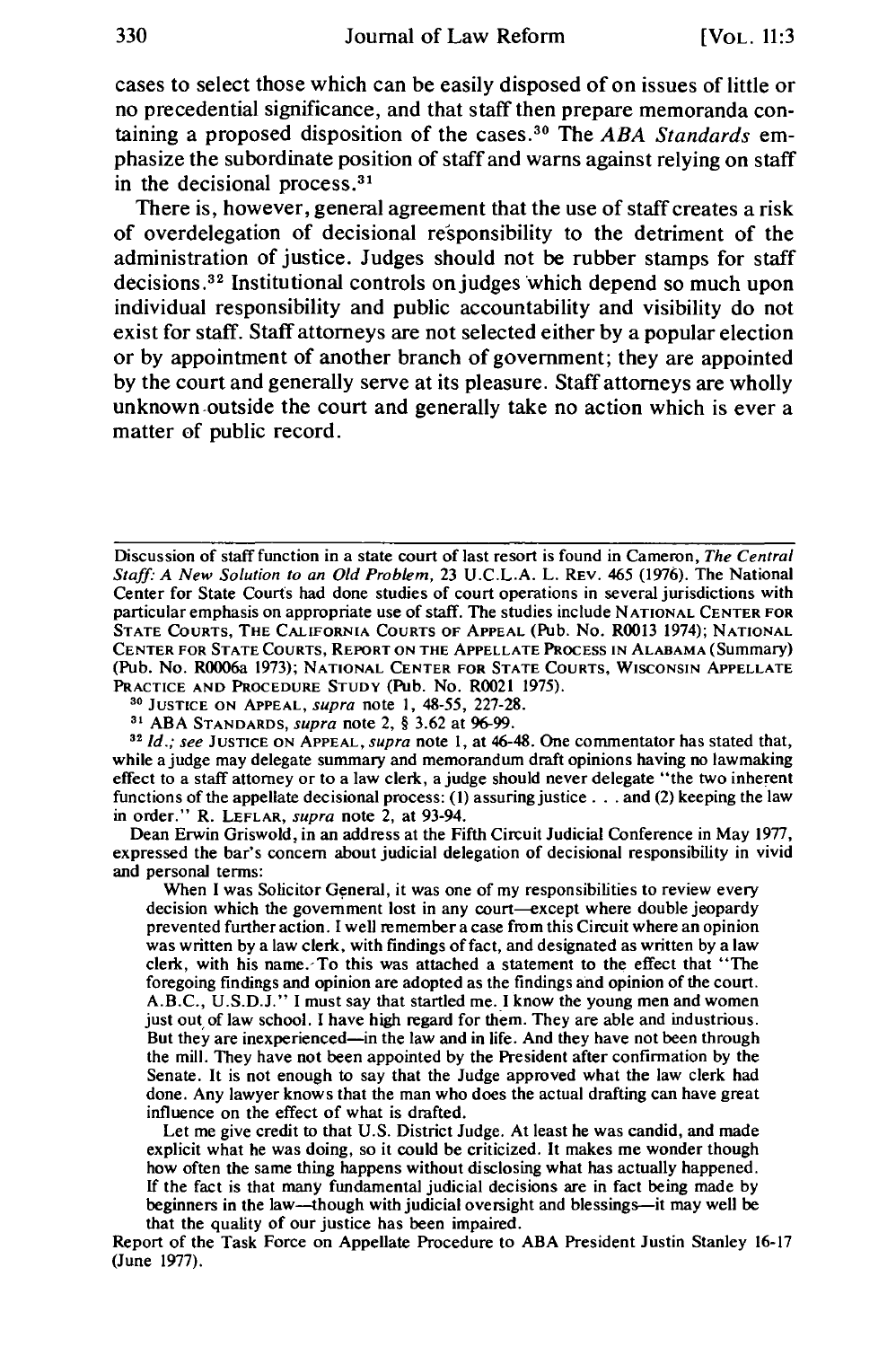More subtle factors may also come into play. We have as yet no very sophisticated techniques for evaluating whether individual staff attorneys are performing well. When staff attorneys are called upon to make recommendations as to disposition or to write proposed decisions, there is a tendency to measure their performance by the extent to which the court adopts their proposed decisions. As Professor Meador warns, a high degree of court agreement with staff may indicate that staff is doing a good job, but it may also indicate that the court is overly relying on and delegating to staff. 33 Moreover, measuring staff performance on court acceptance may lead to staff recommendations based not on independent analysis and judgment but on the staff's prediction of what the court will wish to decide in that type of case. Fresh thought is discounted, and existing biases of the court are reinforced.

Effective participation of staff is possible in every stage of the appellate process, from determining the existence of jurisdiction at an early stage of the appeal to participation in formulation of the court's actual decision. At the utter extreme of delegation, some courts assign to staff, before oral argument or any conference of the judges, the task of preparing a draft opinion setting forth fully the facts, reasoning, and disposition of the case in a form which the judges may then adopt or reject. If it is rejected, either the judge or the staff attorney must start over from scratch. The risk of rubber stamping is great; the reliance of the court on arguments of counsel and the views of other members of the court is reduced. If the opinion of the staff is adopted by the court in a per curiam opinion, then no individual judge even appears to take principal responsibility for what is written. Judicial responsibility and visible participation are at least increased in the courts which assign staff to p\_repare decisions after the judges have already heard argument and conferred as to the result and the reasons for it.

We should also work toward more staff visibility. Staff attorneys may be anonymous and invisible to the public, but they need not be to the judges themselves. Staff attorneys should participate in court conferences on cases in which they have been involved. The bar cannot know individual staff attorneys, but the bar can become familiar with the functions that they perform in a given court. Internal court procedures describing the functions of staff attorneys should be published. The American Bar Association's Appellate Judge's Conference has recently established the National Committee of Appellate Court Staff Counsel. It is hoped that this organization can promote interchange between staff attorneys and judges in different jurisdictions. Staff should also be encouraged to be active in bar activities and to contribute to legal publications.

### C. *Changes in the Form of Opinions*

Traditionally, decisions at the first level of appeal have been rendered in signed, published opinions setting forth the reasons for decision in the

<sup>&</sup>lt;sup>33</sup> D. MEADOR, *supra* note 28, at 131.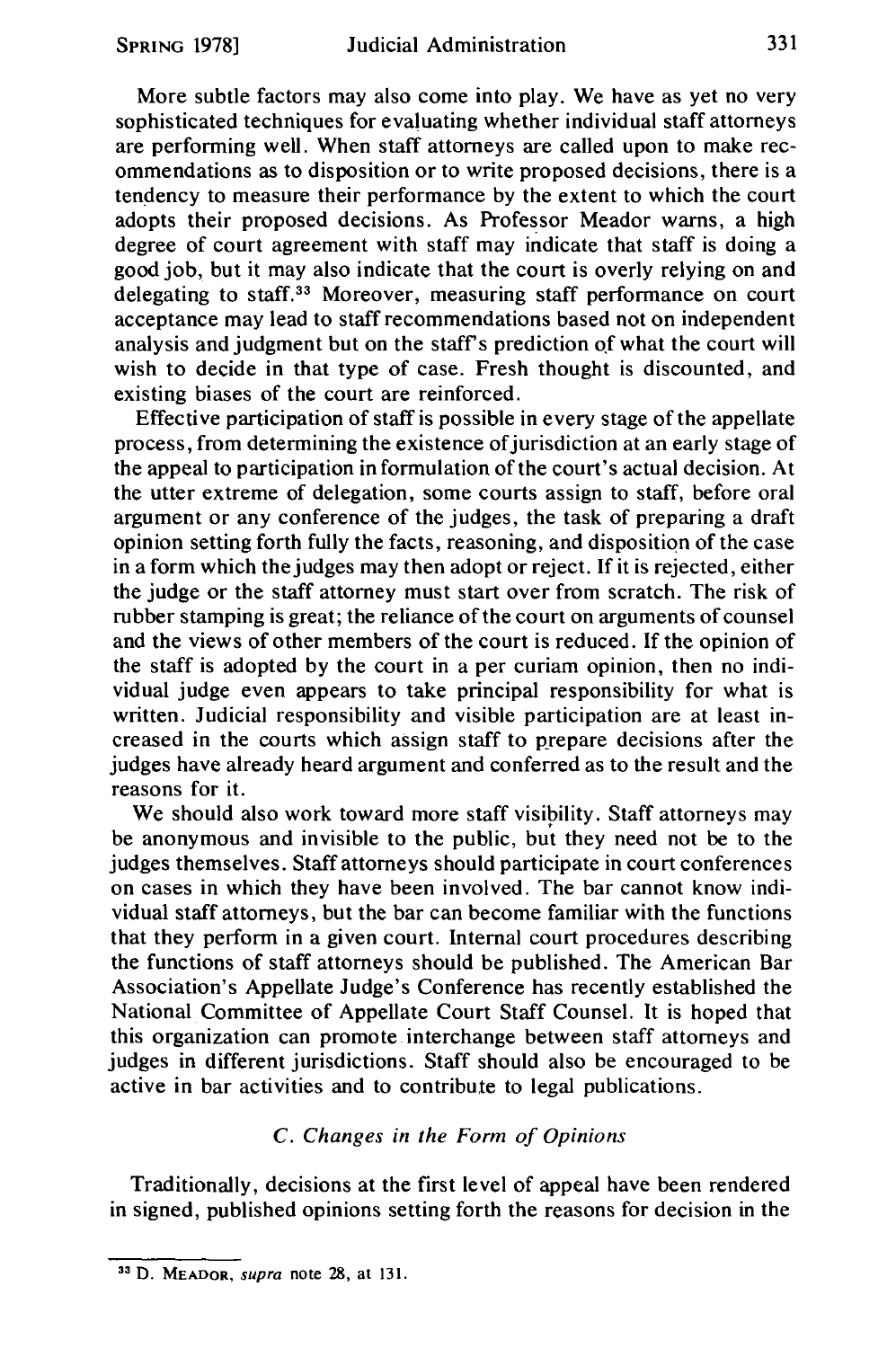particular case and establishing precedent for future cases. That traditional practice has been eroded in recent years by a number of developments.

First, many courts are no longer publishing all their decisions and dispose of many cases with unpublished opinions or memorandum decisions. This practice is usually accompanied by a rule that the decisions cannot be cited as precedent. 34 The underlying premises are that many cases do not involve issues of precedential significance, and the reasons for their disposition need not be preserved for posterity in the reporter system. The amount of time needed for the court to write formal, published decisions and for lawyers to read them is too great to justify a published opinion in every case.

A price is paid in terms of diminished visibility of court decisions, however, since unpublished opinions are seen only by those immediately concerned. There is also a related fear that nonpublication and noncitation will result in a court's hiding difficult cases by failing to publish significant rulings. A recent study by the National Center for State Courts on California's use of memorandum decision device indicates, however, that this is not happening. 35

Although there is some loss of visibility when decisions are not published, the decision is still available to the parties and to the public in court records. So long as the decision states the reasons for the result, there is still accountability to the parties of the case. When, however, the decision takes a form which contains no explanation and consists simply of a one-word statement of affirmance, 36 then the loss to the system is of a vastly greater dimension.

It is true that the process of explaining a decision is time consuming, but as a force to insure responsible action by the court, it has no match. More than that, it is an important and visible reassurance to litigants that someone has looked at the case and attempted to understand the positions being asserted. When a case has not been orally argued, it is the only assurance.<sup>37</sup>

<sup>34</sup>*E.g.,* 9rH CIR. R. 21. *See also* the Advisory Council on Appellate Justice's proposed rule on the use of unpublished decisions. REPORTS AND RECOMMENDATIONS OF THE ADVIS-ORY COUNCIL ON APPELLATE PRACTICES, INCLUDING SAN DIEGO CONFERENCE REPORTS 61-63 (1975).<br><sup>35</sup> National Center for State Courts, Report on Unpublished Opinions of the

CALIFORNIA COURT OF APPEALS 15-16 (1976), *reported in* Mueller, *Unpublished Opinion Study,* I ST. CouRT J. 23 (Summer 1977); *see also,* Frank, *Remarks before the Ninth Circuit* 

<sup>&</sup>lt;sup>36</sup> See e.g., 5TH CIR. R. 21, adopted in 1970, which lists the circumstances in which such a decision can be issued in that overworked jurisdiction. These circumstances include a disposition where the district court's judgment is based on findings which are not clearly erroneous, where a jury verdict is supported by substantial evidence, and where no error of law appears. 37 The ABA Standards favor the use of reasoned decisions. ABA STANDARDS, *supra* note

<sup>2, § 3.36(</sup>b) at 58. The authors of *Justice on Appeal* have also called for reasoned opinions: "Every decision on the merits should be accompanied by a statement of reasons sufficient to demonstrate that in deciding the case the judges have taken due account of the issues and the law." JUSTICE ON APPEAL, *supra* note l, at 226.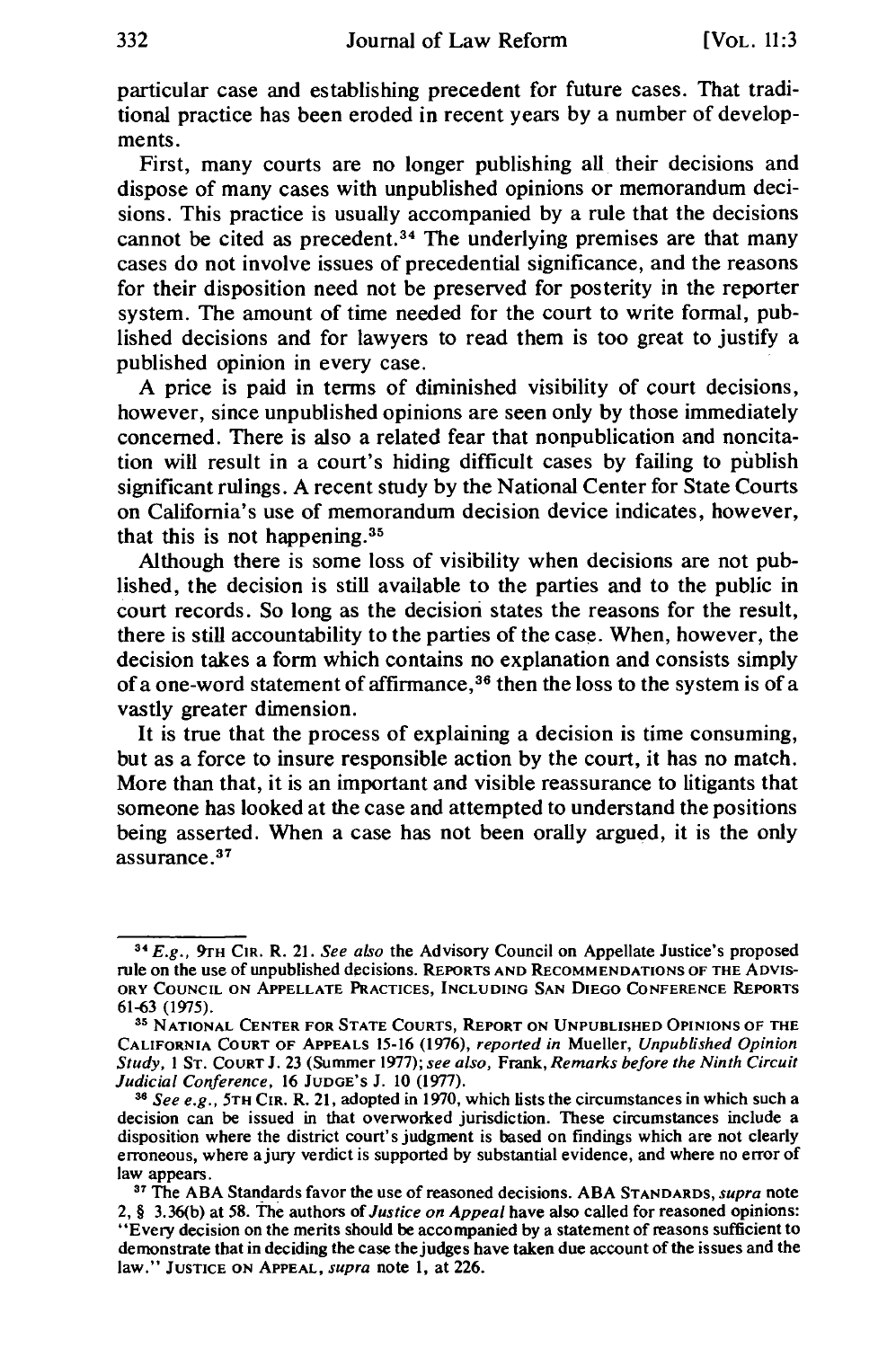#### *D. Elimination of Court Conferences*

The recent tendency of appellate courts to limit conferences among the judges to decide cases is a reaction similar to the reduction of oral argument. As more and more cases need to be decided, the reaction is to spend less time talking about each case. As a result, many courts are not having any formal discussion of cases prior to their disposition. Here again, as *Justice on Appeal* points out, the impact on visible, responsible decision-making is real: "The conference is an important assurance of collegiality and also reinforces the individual judge's sense of personal responsibility. " 38 Moreover, the conference forces judges to justify their thinking to each other. As the pressure of volume decreases the judge's visibility to the public, litigants, and the bar, conferences may take on added significance. They at least assure that members of the court do not become invisible to each other. There may be many ways of conducting conferences, including conference by telephone, "[b]ut practically everyone agrees that individual drafting of opinions and negotiation for signatures, without regular conference discussion, is totally unacceptable."<sup>39</sup>

The need for efficiency has brought changes in all of the areas discussed. Each of these changes in varying degrees adversely affects the individual accountability of the judge. The harsh reality is that if all appellate courts were to take extreme measures in all of these areas, the visibility of the judge would disappear entirely. Thus, if a court were to eliminate oral argument in all cases, rely on staff to draft all decisions, never confer as to what the decision should be, and then announce them in one sentence without explanation or justification, visible and responsible justice could be eliminated.

I do not predict that anything approaching that grim spectre is immediate; the judge will not disappear as a recognizable feature of the appellate landscape. There will be oral arguments in some cases; judges will continue to confer with each other about some problems; not all matters will be able to be handled by staff; and judges will continue to play a major role in the formulation of significant opinions. But invisibility is the trend.

In courts faced with rising pressures of volume, the judge may already be invisible in large numbers of cases. This is one inevitable tendency of screening to sort out cases for summary disposition.<sup>40</sup> In each case that is

<sup>&</sup>lt;sup>38</sup> JUSTICE ON APPEAL, *supra* note 1, at 29.<br><sup>39</sup> B.L. WITKIN, MANUAL ON APPELLATE COURT OPINIONS § 56, at 10 (1977).

<sup>•°</sup> For a survey of the screening methods used in the Federal Courts of Appeal, see D. MEADOR, supra note 28, at 231-39. Some courts have adopted sophisticated rules and procedures to classify cases into categories according to different degrees of dispositional treatment. The Fifth Circuit, for example, has a summary calendar where cases are placed after briefing. This procedure is established by the Fifth Circuit's Rule 18, 5TH CIR. R. 18, and was originally described in Murphy v. Houma Well Service, 409 F.2d 804, 805-08 (5th Cir. 1969). The Court's discussion of the procedures under Rule 18 was updated in Huth v.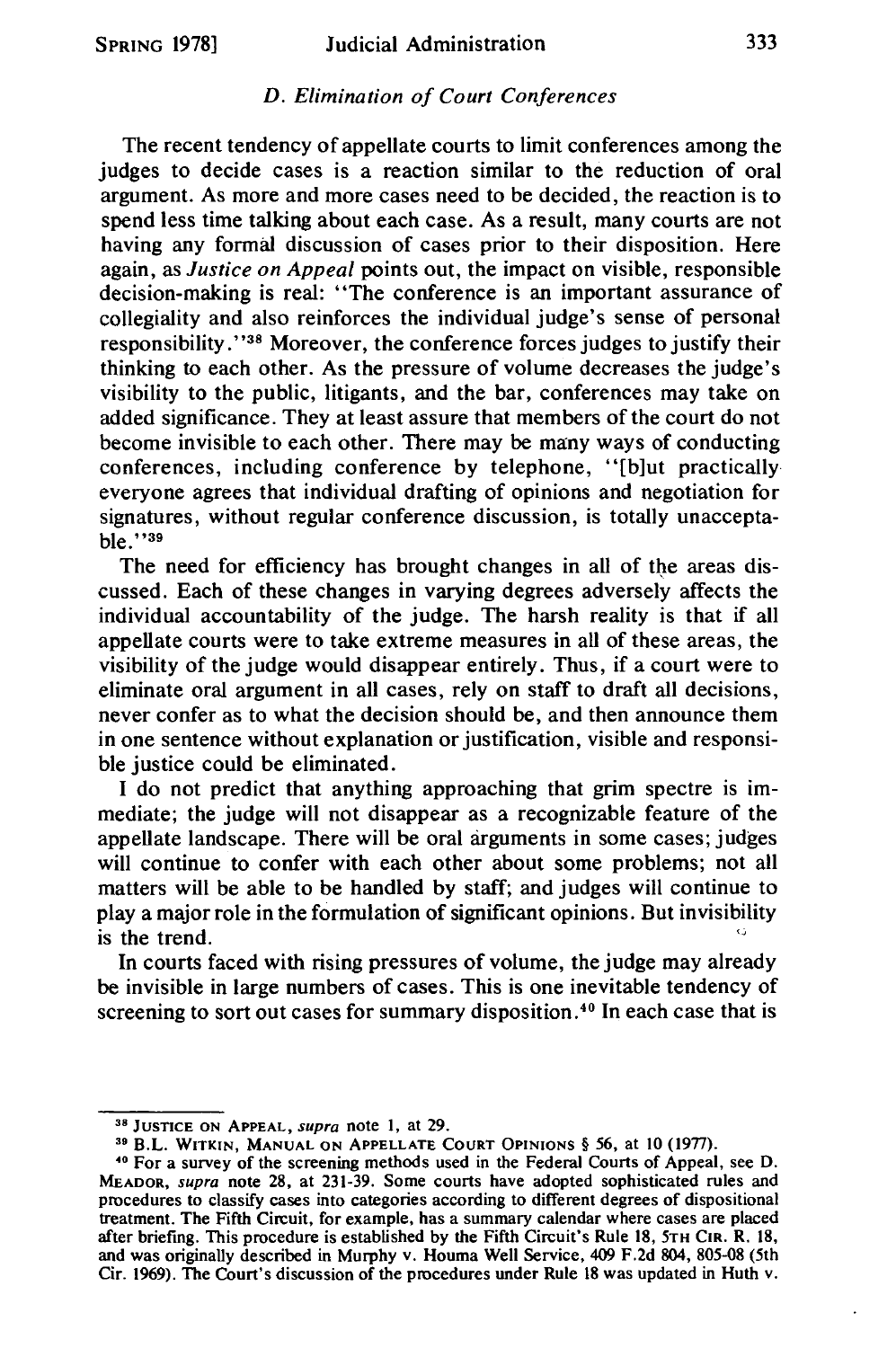screened at an early stage by staff and placed on a conveyor belt for disposition without oral argument, without oral conference, without reasoned disposition, there are no visible assurances of judicial participation.

#### III. THE NEED FOR ALTERNATIVES TO PROMOTE VISIBILITY

Even in the most congested courts, it is not necessary to eliminate so many assurances of visibility in so many cases. We need conscious experimentation to test to what extent timesaving measures can be used in combination with traditional safeguards. An example of such experimentation is the Arizona Appellate Project. 41 The results of the experiment strongly suggest that a majority of appeals can be resolved soon after trial without full transcripts and without lengthy formal written briefs, but with heavy emphasis on oral argument.

The experiment utilized approximately seventy-five civil cases which had proceeded to judgment in the trial court. Three practicing lawyers, previously totally uninvolved in the litigation, assumed the role of appellate judges and heard oral argument from counsel for the parties very soon after the judgment. The simulated appellate panel had the benefit of postjudgment motions of counsel, a summary memorandum prepared by a law student from the file in the case, as well as the argument of the lawyers. At the conclusion of the argument, the panel determined how it would decide the case. The reactions of all the participants, panelists and advocates, were recorded on confidential questionnaires.

The procedures being tested departed from the traditional method of appellate review in several significant respects. First, there was no transcript. Second, there were no formal briefs, but only summary memoranda filed by the parties. Third, the oral argument was informal and subject to no time limitations. Fourth, the proceedings took place within only a few weeks of the trial court's decision.

The results showed that the panelists were able to decide a majority of the cases, seventy-five percent, and give reasons for their decisions. They also showed that the participants, both the members of the panel and the arguing counsel, believed that the oral argument and limited written materials were adequate or more than adequate to reach a fair decision. A modified form of the Arizona Project procedures has been approved for actual implementation in Colorado. <sup>42</sup>

In terms of insuring visibility of the judges, the experimental procedure has several advantages. First, it insures that there will be oral argument

Southern Pacific Co., 417 F.2d 526, 527-30 (5th Cir. 1969), and in Isbell Enterprises, Inc. v. Citizens Casualty Co. of New York, 431 F.2d 409, 410-14 (5th Cir. 1970). The Tenth Circuit places cases in one of four categories on the basis of a docketing statement submitted prior to briefing. lOTH CIR. R. 9.

 $41$  The operation and results of the experiment are described in Jacobson & Schroeder, *Arizona's Experiment with Appellate Reform,* 63 A.B.A.J. 1226 (1977). Judge Jacobson and

<sup>&</sup>lt;sup>42</sup> CAB Judiciary Section's Proposed Expedited Appeal Process, 6 COLO. LAW. 1133 (1977).